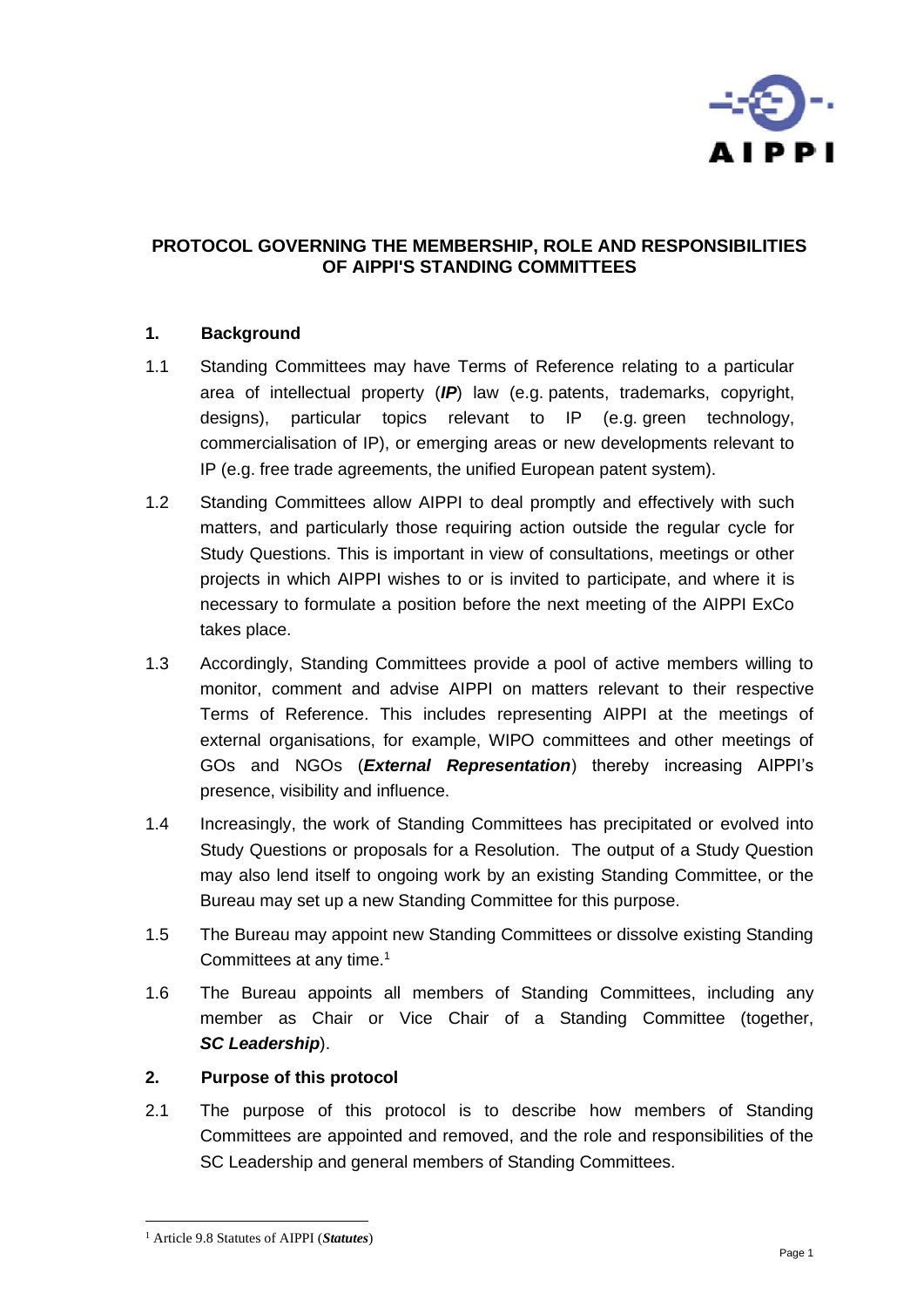- 2.2 This protocol also describes the relationship of Standing Committees with the Bureau and the General Secretariat. Any role of the Bureau as set out in this protocol may be delegated by the Bureau to the Reporter General Team (*RGT*) or a member of the RGT. The Bureau has delegated primary responsibility for Standing Committees to the RGT. Any role of the RGT, as set out in this protocol, is authorised by the Bureau.
- 2.3 This protocol will be published on AIPPI's website. It may be amended from time to time. Any amendments will take effect when published.

# **3. Appointment and removal of Standing Committee members**

- 3.1 Only AIPPI members whose membership fees are not unpaid may be members of Standing Committees.<sup>2</sup>
- 3.2 The Bureau may invite nominations from National or Regional Groups (collectively, *Groups*), and delegates of the Independent Members (collectively *IM Delegates*) for membership of Standing Committees at any time. Groups and IM Delegates may also nominate candidates at any time.
- 3.3 In addition to 3.2 above, each year after AIPPI's annual Congress (*Congress*), the RGT will invite the Groups and IM Delegates to nominate candidates to the extent there are available places in any Standing Committee. See further 3.5 and 3.6 below.
- 3.4 Any nomination must address the criteria for appointment as set from time to time. Nominees must have expertise or experience relevant to the work of the Standing Committee for which they are nominated, and must be able to commit to being an active member of that committee. The Bureau will exercise discretion where it is judged that a nominee can actively contribute to more than one committee, or the needs of a particular committee are best served by a nominee who is already a member of another committee.
- 3.5 Each Group and each group<sup>3</sup> of Independent Members may have a maximum of four members serving on any one Standing Committee at any time, provided that (i) at least one such member is either: a full-time academic teaching and/or conducting research in an IP-related field; a full time government official; or an in-house counsel or otherwise from industry<sup>4</sup> ("Extra Member") and (ii) at least one member is a member aged 36 years or below ("Young Member"). Otherwise, the maximum is two members per Standing Committee (the "Regular Members").
- 3.6 There is one effective appointment date for all new members of Standing Committees for each calendar year. A person appointed to a Standing

<sup>2</sup> If membership is by way of 'Company' or 'Firm' membership, only the designated contact person may be a member of a Standing Committee. If another member of the same company or firm wishes to join a Standing Committee, they will need to become a member of AIPPI in their personal capacity.

<sup>&</sup>lt;sup>3</sup> For the purposes of this Protocol, a "group of Independent Members" means all Independent Members from a single country.

<sup>4</sup> Refers to any legal entity that holds IP, or employee of such legal entity, where the main activity of the legal entity is not the practice or administration of IP law. This excludes those in private practice (whether as a lawyer, attorney, patent or trade mark agent or the like), barristers or other advocates, and those working in other professional services areas.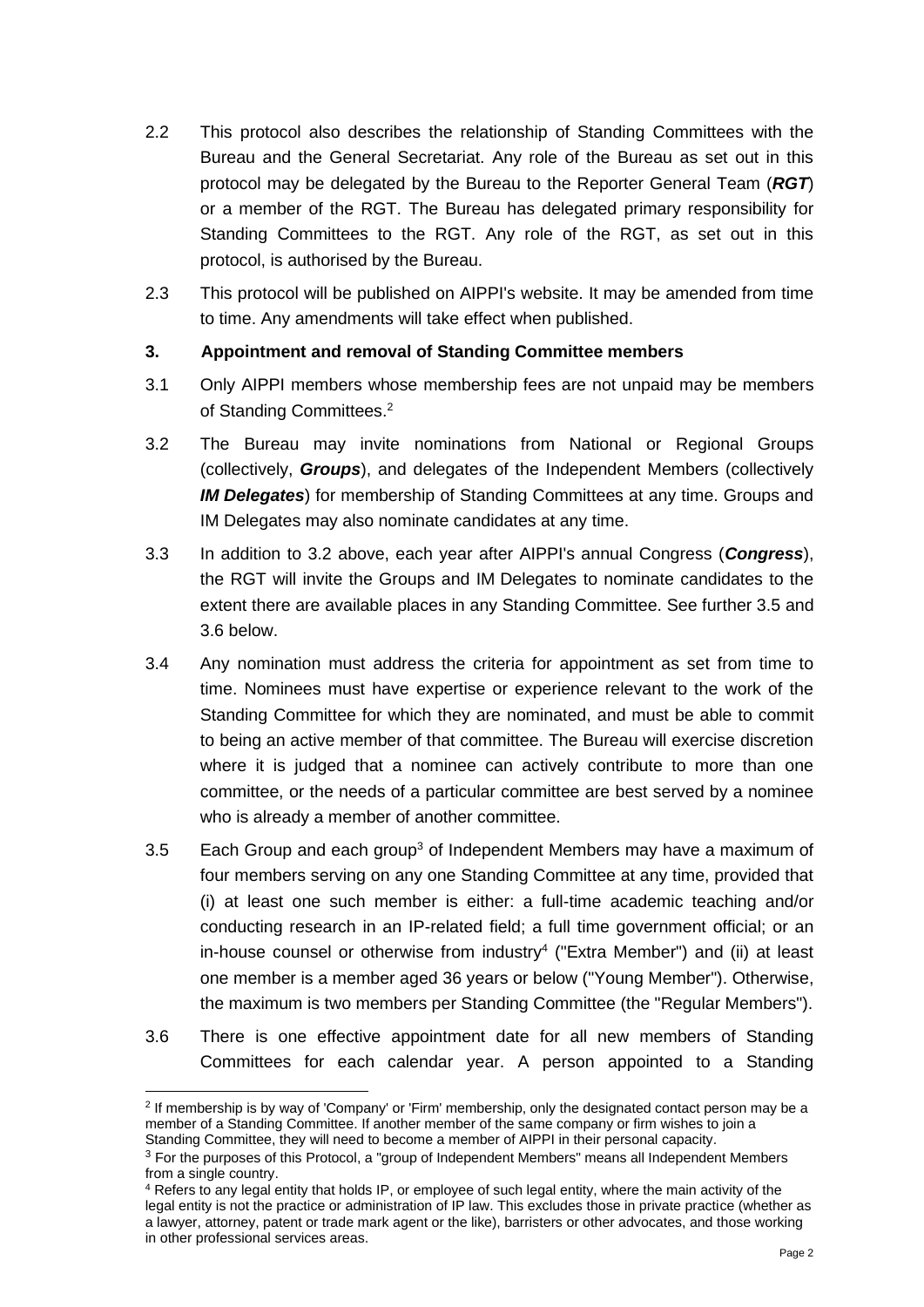Committee after a Congress, but in the same year as that Congress, is deemed to have been appointed effective 1 January of the following year. A person appointed in the year of but prior to the annual Congress is deemed to have been appointed effective 1 January of the year of that Congress.

- 3.7 The appointment of any member of a Standing Committee, including any member with an SC Leadership position, is in principle (subject to that stated below in 3.8) for a term of 3 years, as measured by reference to 3.7 above, after which the member is automatically released from service. A member of a Standing Committee whose 3 year term has expired may be re-nominated by their Group; the re-appointment of a re-nominated member shall be at the discretion of the Bureau. In considering re-appointment of a member, the Bureau will consult with the relevant SC Leadership and take into account considerations including:
	- (a) the member's length of service on the Standing Committee;
	- (b) the member's contribution to the work of the Standing Committee;
	- (c) succession planning and creating opportunities for the broader membership of AIPPI to serve on Standing Committees.
- 3.8 If one of the Standing Committee members of a Group or group of Independent Members is (a) an Extra Member and this member ceases to meet the criteria of article 3.5 (i) or (b) a Young Member and reaches the age of 36 years (thus ceasing to be a Young Member), the following applies:
	- (a) if that Group or group has less than two Regular Members in the Standing Committee, that member automatically becomes a Regular Member (without change to the ongoing 3 year term);
	- (b) if that Group or group already has two Regular Members in the Standing Committee, the Extra Member or Young Member will automatically be released from service in the Standing Committee at the end of his or her 3 year term (and will then only be eligible for re-nomination if at that time the criteria of 3.5 are met).
- 3.9 In appointing any member to an SC Leadership position, the Bureau will have regard to the matters in 3.7 above, as well as the geographic and gender diversity of the SC Leadership. Also, in the interests of diversity, as a general rule, it will not be appropriate for the SC Leadership of a particular Standing Committee to include more than one member of the SC Leadership from the same Group, firm or employer. Collectively, the factors in this 3.9 are referred to as the *Diversity Criteria***.**
- 3.10 The term of any SC Leadership position will be the remainder of that member's term on the Standing Committee. In the event a member who held an SC Leadership position is reappointed to the Standing Committee as set forth in 3.7, the Bureau may, at its discretion, also reappoint that member to an SC Leadership position.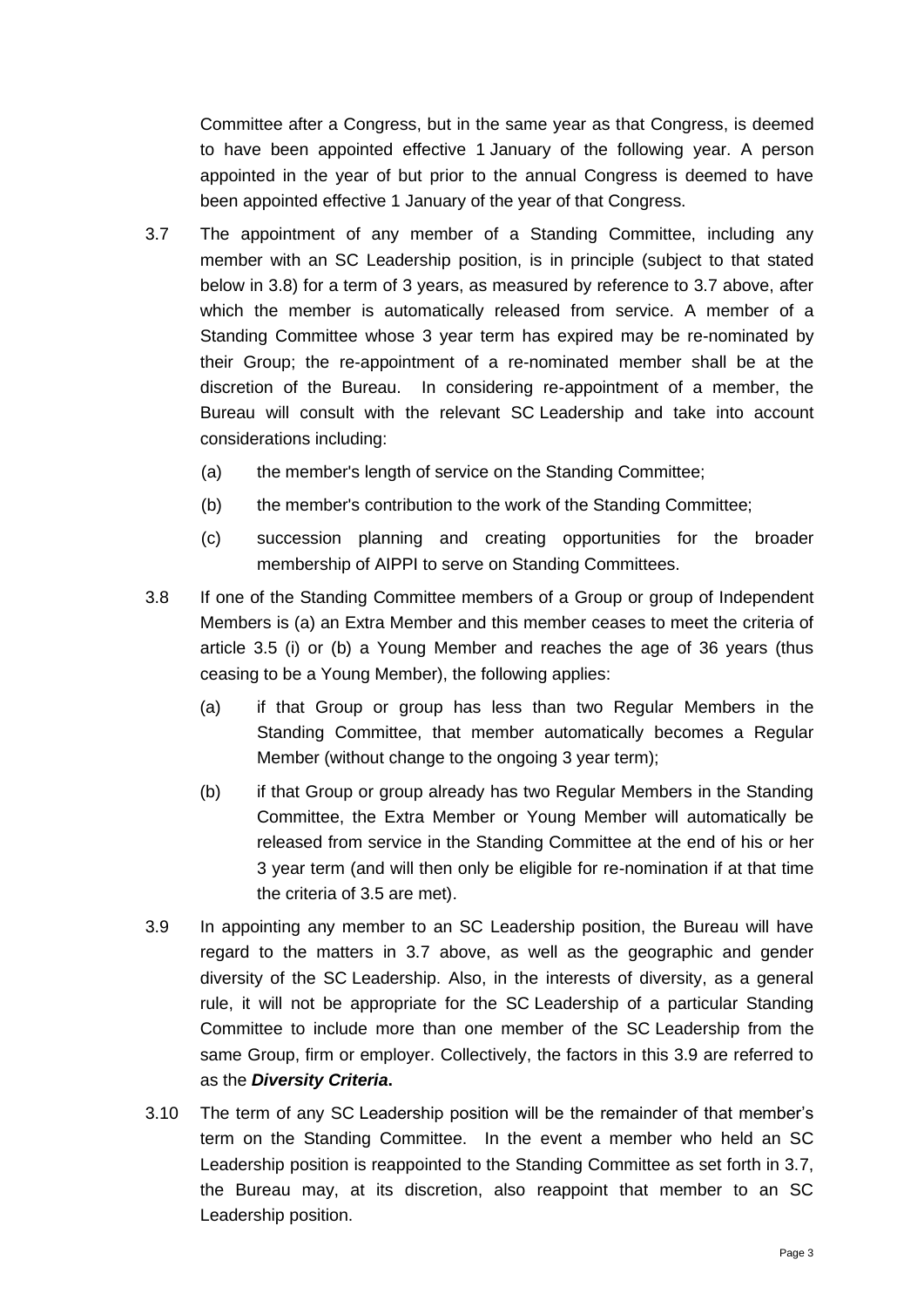- 3.11 Notwithstanding the above, the Bureau may at any time:
	- (a) remove any member of a Standing Committee (including any member holding an SC Leadership position) at any time based on any of the following factors:
		- (i) the matters referred to in 3.4 above;
		- (ii) inactivity or inability to fulfil relevant responsibilities as set out in this protocol;
		- (iii) any appearance of or actual conflict of interest;

(iv) serious illness which makes him/her unable to serve in the Committee;

- (v) other roles within AIPPI;
- (vi) non-payment of membership fees; or
- (b) ask any member in an SC Leadership position to step down from that position based on the factors referred to in (a) above or the Diversity Criteria.
- 3.12 The Bureau will consult with any member it proposes to remove from a Standing Committee or any member it proposes to ask to step down from an SC Leadership position but retains the discretion, acting reasonably, to remove a member from a Standing Committee or ask a member to step down from an SC Leadership position, as described above.
- 3.13 Any member of a Standing Committee may resign at any time for any reason by giving notice to the Reporter General.

## **4. Communications with the RGT and the General Secretariat**

- 4.1 There is an RGT member designated as the primary RGT contact for each Standing Committee (*RGT Link*). The RGT Links are as set out in Annexure A to this protocol.
- 4.2 All communications relating to the substantive work of Standing Committees should be directed to the relevant RGT Link, with a copy to the General Secretariat [\(StandingCommittees@aippi.org\)](mailto:StandingCommittees@aippi.org) and the Reporter General.
- 4.3 All communications relating to the administrative work of Standing Committees should be directed to the General Secretariat [\(StandingCommittees@aippi.org\)](mailto:StandingCommittees@aippi.org) with a copy to the relevant RGT Link and the Reporter General.

## **5. Terms of Reference**

- 5.1 The Terms of Reference for a Standing Committee set the scope of work for that committee. The Terms of Reference are set by the RGT.
- 5.2 The RGT will consult with the Chair in relation to any proposed amendments to the Terms of Reference of an existing Standing Committee. The Chair of a Standing Committee may also propose amendments to the Terms of Reference for that Standing Committee at any time.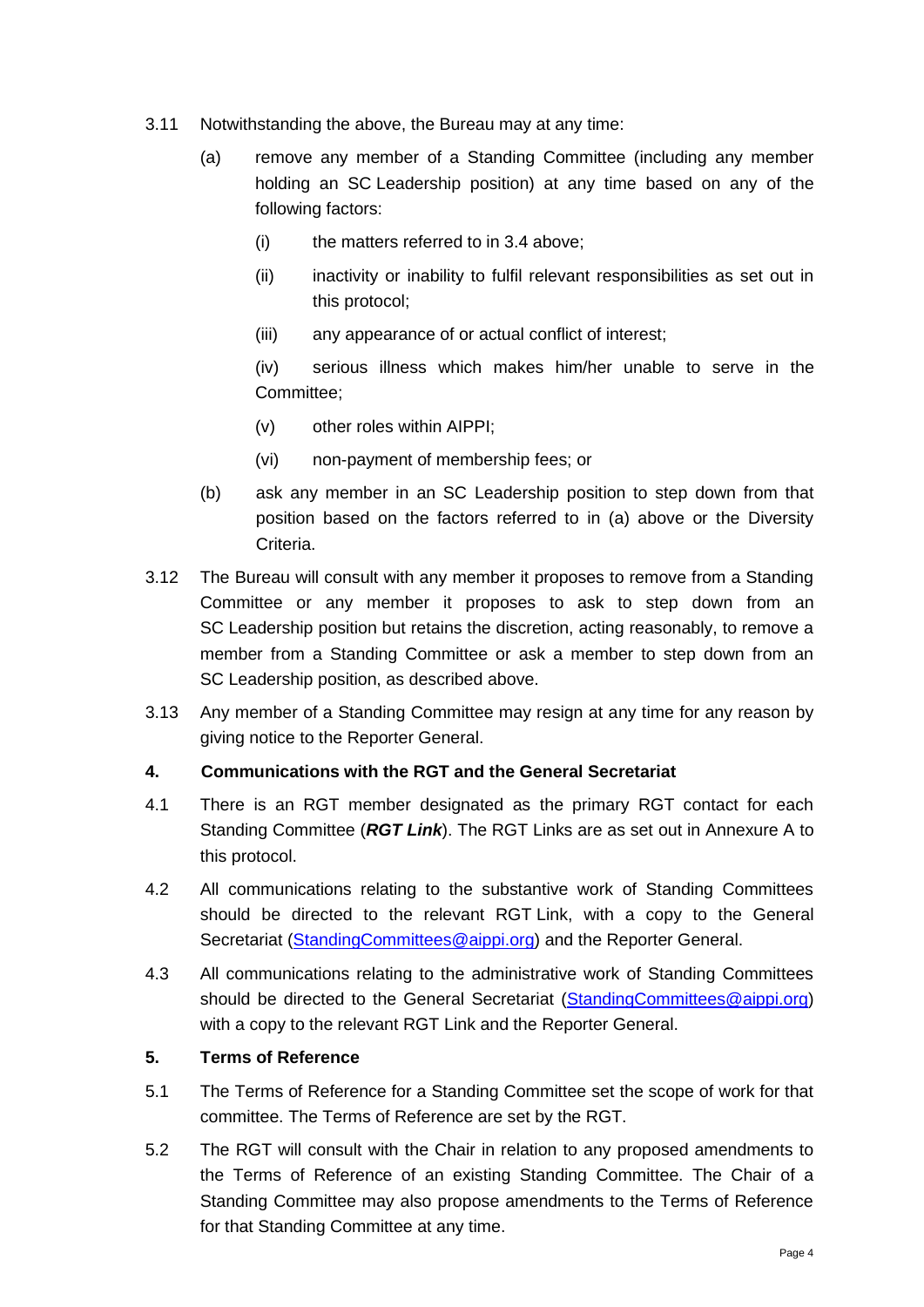5.3 The Terms of Reference for all Standing Committees will be published. Any amendments to any Terms of Reference will take effect when published.

# **6. General role and responsibilities of all members of Standing Committees**

- 6.1 Any appointment to a Standing Committee is a personal appointment.
- 6.2 In serving on a Standing Committee, members should strive to represent the interests of the committee and AIPPI as a whole while also speaking to and reflecting on the interests of their Group or group of Independent Members (as the case may be).
- 6.3 All members of Standing Committees must adhere to their committee's Terms of Reference.
- 6.4 All members of Standing Committees have a responsibility to be alert to developments of potential significance to their committee's work, to inform other members of such developments, to propose any work for that committee and to participate in the work of that committee as set out in this protocol or as requested by their SC Leadership or the RGT. By way of example only, such developments may include:
	- (a) questionnaires and calls for submissions or comment by GOs or NGOs;
	- (b) studies conducted by GOs and NGOs; and
	- (c) developments in national or regional law or policy.
- 6.5 All members of Standing Committees are expected to participate, so far as practicable, in the meetings referred to at 7.1 and 7.9 below.

# **7. Additional responsibilities of Chairs**

- 7.1 The Chair must involve all other members of the Standing Committee in the work of the committee, including by maintaining regular contact with members, and convening such meetings (via video or telephone call) as are necessary or desirable to fulfil the Terms of Reference and the role and responsibilities set out in this protocol. As a minimum, the Standing Committee should meet (whether in person or via video or telephone call) four times per year, including the meeting referred to in 7.9 below.
- 7.2 As requested by the RGT or the General Secretariat, or as the work of the Standing Committee warrants, the Chair must arrange for the Standing Committee to prepare articles to be published in any AIPPI or other appropriate publication.
- 7.3 The Chair must, two months before a Congress or following a request by the RGT, submit a report to the RGT describing the Standing Committee's activities since the previous Congress, and the proposed work plan for the following year up to the next Congress (*Annual Report*).
- 7.4 The Annual Report must:
	- (a) be prepared in consultation with and approved by the members of the Standing Committee; and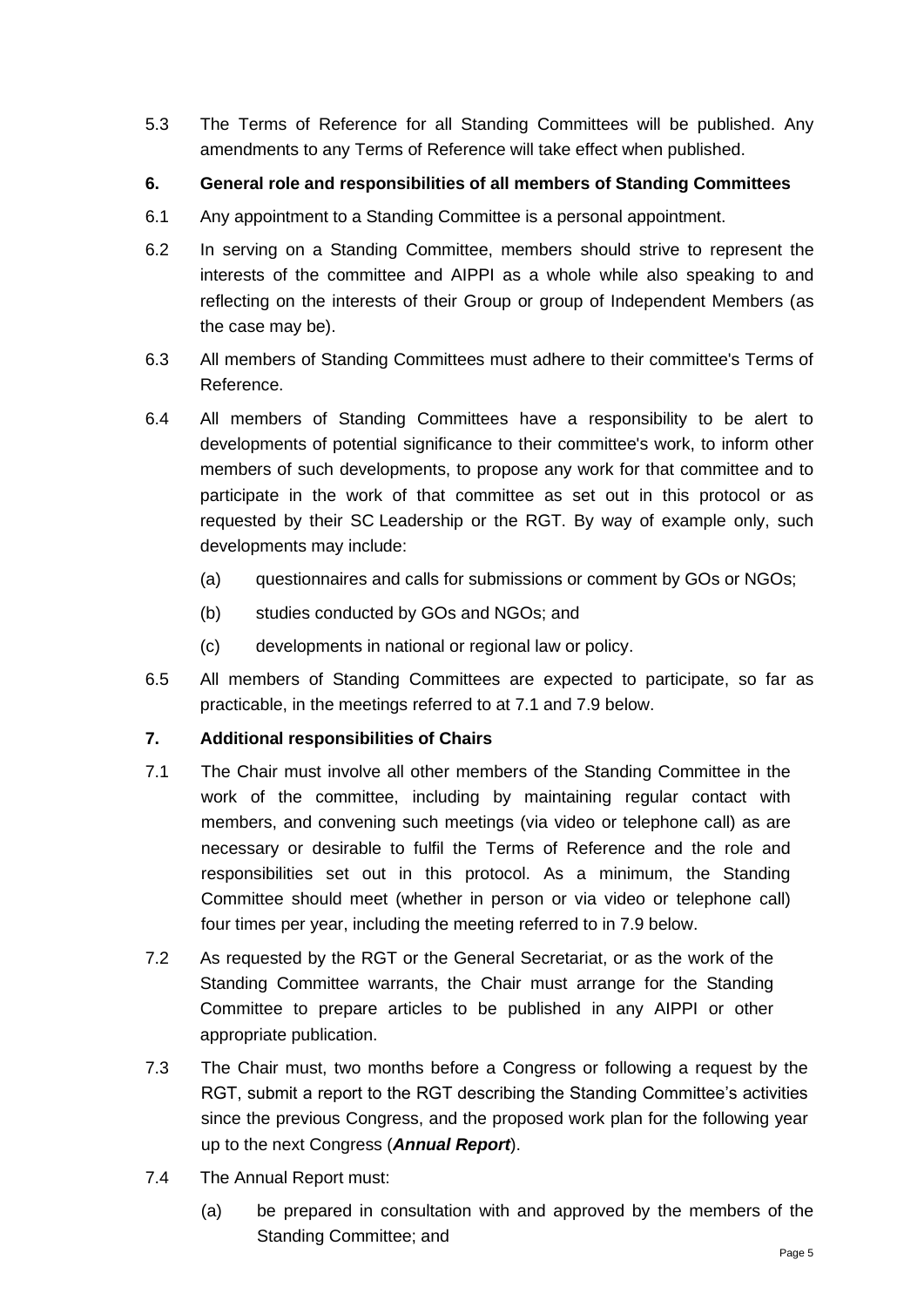- (b) be submitted in the form, and within any time, set by the RGT.
- 7.5 The content of the Annual Report must include:
	- (a) the priorities for the work of the Standing Committee for the following year up to the next Congress, including any developments considered by the Standing Committee to warrant action by AIPPI; and
	- (b) after consultation with the RGT Link, any requests by the RGT for the work of the Standing Committee (*Annual Work Plan*).
- 7.6 The Chair is responsible for the Standing Committee's adherence to the Annual Work Plan.
- 7.7 During the period covered by any Annual Work Plan, the Chair must promptly inform the RGT of all:
	- (a) substantive activities of the Standing Committee, including providing relevant documentation;
	- (b) any substantive or new recommended course of action (having made all reasonable efforts to consult with the other members of the committee),

relevant to the Standing Committee's Terms of Reference or the Annual Work Plan.

- 7.8 The Standing Committee will not take any substantively different course of action outside the Annual Work Plan without the consent of the RGT.
- 7.9 The Chair must convene a Standing Committee meeting during each Congress, during which the Annual Work Plan will be discussed and tasks are allocated to members.

# **8. Collective role of SC Leadership**

- 8.1 The SC Leadership is expected to operate as a leadership team, taking collective responsibility for leading the Standing Committee. While the Chair is ultimately responsible as set out in 7 above, the SC Leadership is expected to operate in a collegiate and consultative manner, delegating where appropriate as between themselves and to other Standing Committee members.
- 8.2 All Vice Chairs are deputies to the Chair and between them must support the Chair in their collective leadership roles and responsibilities, including as requested by the Chair or the RGT, or as otherwise described in this protocol. This includes:
	- (a) substituting for the Chair (e.g. presenting on behalf of the Standing Committee at a Congress or any External Representation); and
	- (b) arranging and/or taking the minutes of any meeting of the Standing Committee.

# **9. Additional substantive work of Standing Committees**

# *Resolutions*

9.1 Standing Committees will be invited to propose topics for Study Questions which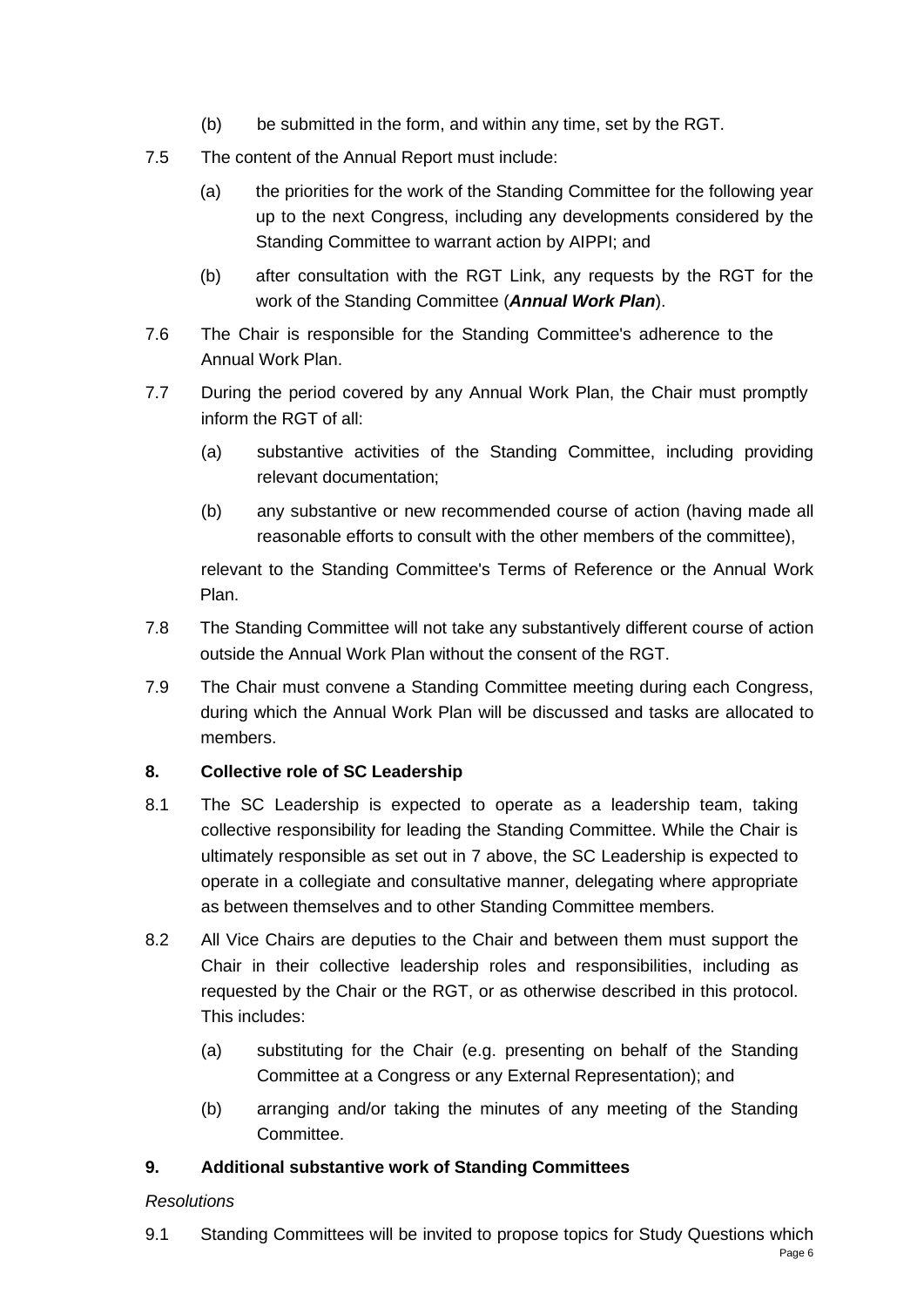will, in general, lead to a Resolution of AIPPI within the standard cycle for Study Questions.

- 9.2 Standing Committees may also, in consultation with the RGT, propose Resolutions for adoption by AIPPI (*SC Proposed Resolution*). Prior to the Congress at which any SC Proposed Resolution will be proposed, the Chair must, in consultation with the RGT:
	- (a) prepare any report relating to the SC Proposed Resolution and, in the event that the SC Proposed Resolution is prepared on the basis of any questionnaire sent to the Groups and IM Delegates, prepare a summary report which synthesizes the responses to the questionnaire and notes points for discussion;
	- (b) circulate the report or summary report referred to in 9.2(a) above to the Groups and IM Delegates by no later than two weeks prior to the Congress;
	- (c) appoint a drafting group to prepare a first draft of the SC Proposed Resolution;
	- (d) circulate a first draft of the SC Proposed Resolution to the Groups and IM Delegates by no later than two weeks prior to the Congress;
	- (e) invite the Groups and IM Delegates to comment on the first draft SC Proposed Resolution in writing within a specific period prior to the commencement of the Congress; and
	- (f) after receiving responses, and after such further correspondence or discussion as may be desirable, finalise the form of the draft SC Proposed Resolution for consideration at a plenary session at the Congress.
- 9.3 In general, for an SC Proposed Resolution based on a Position Paper, the same process as at 9.2 above is adopted, although it is the Position Paper that will be circulated to the Groups and IM Delegates by no later than 2 weeks prior to the Congress (see 9.2(b) above). The Position Paper must be proximate in time to the SC Proposed Resolution in order to ensure that the SC Proposed Resolution has a sufficiently current basis. See further 9.5 to 9.7 below.
- 9.4 The Chair or their designate will chair the plenary session at which the draft SC Proposed Resolution is debated and subsequently, in consultation with the RGT, assist the drafting group to finalise the form of the draft SC Proposed Resolution to be presented to the Executive Committee for voting.

# *Position Papers*

9.5 On the initiative of one or more Standing Committees and as approved by the RGT, or at the request of the RGT, Standing Committees may prepare reports or opinions (collectively, *Position Papers*) on topics relevant to their Terms of Reference, including in circumstances where there is no AIPPI Resolution. Further, where, as determined by the Bureau, the matter is of sufficient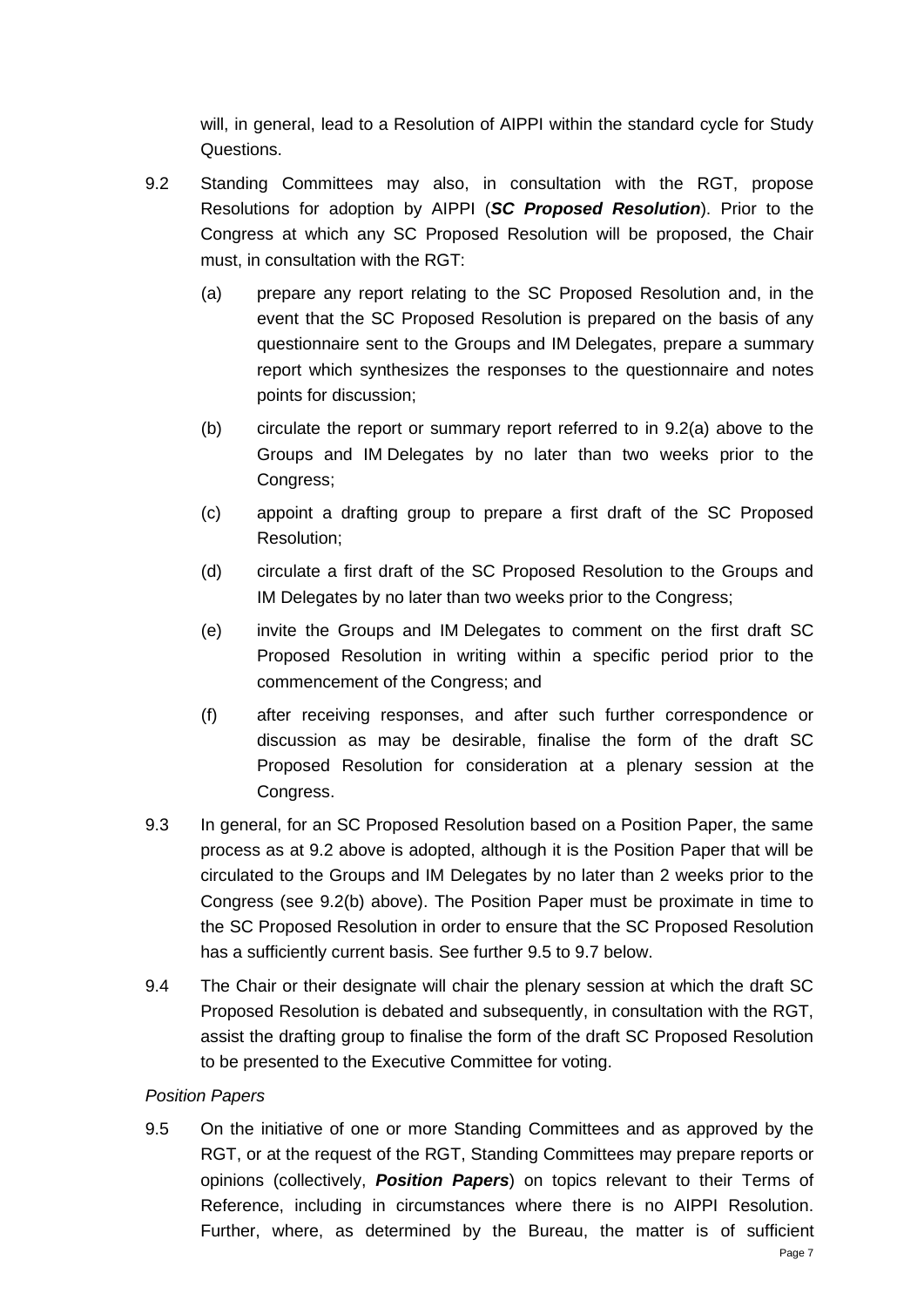importance or urgency to warrant a position on behalf of AIPPI, the relevant Standing Committee(s) should study the matter and seek to reach agreement on the content of a proposed Position Paper. The SC Leadership must advise the RGT which Standing Committee members agree or disagree with, or abstain from, the content of a proposed Position Paper. An abstention counts as a vote against the proposed Position Paper.

- 9.6 In consultation with the RGT Link, the SC Leadership is responsible for the preparation of any Position Paper. In circumstances where there is no AIPPI Resolution relating to all or part of the subject matter of the Position Paper, the Position Paper will state that, while AIPPI does not yet have an officially adopted position (i.e. a Resolution) on the matter, the Position Paper represents the views of the relevant Standing Committee(s), together with any other qualifications as required by the Bureau.
- 9.7 Position Papers will, upon approval by the Bureau, be published and sent to any relevant recipient (as agreed between the SC Leadership and the RGT) on behalf of AIPPI.

## *Submissions*

- 9.8 On the initiative of one or more Standing Committees and as approved by the RGT, or at the request of the RGT, Standing Committees may prepare comments or submissions, or responses to questionnaires and consultations, in relation to which AIPPI is invited to or wishes to participate (*Submissions*). Any relevant AIPPI Resolutions should be cited in any Submissions. The relevant Standing Committee(s) should seek to reach agreement on all other matters included in any Submissions. The SC Leadership must advise the RGT which Standing Committee members agree or disagree with, or abstain from, the content of the proposed Submissions. An abstention counts as a vote against the proposed Submissions.
- 9.9 In consultation with the RGT Link, the SC Leadership is responsible for the preparation of any Submissions. Submissions will, upon approval of the Bureau, be submitted to the relevant organisation on behalf of AIPPI. The Submissions will state any qualifications required by the Bureau.

## *External Representation*

- 9.10 One of the ways in which AIPPI pursues its objects is making representations to Governments and Intergovernmental bodies, as well as to national, regional and international organisations (*External Representation*). Any External Representation must be authorised in advance by the Bureau. The Chair must consult with the RGT in relation to the nature, duration and expense associated with any such representation prior to:
	- (a) responding to any invitation for External Representation; and
	- (b) seeking the availability of any member of their Standing Committee for such representation.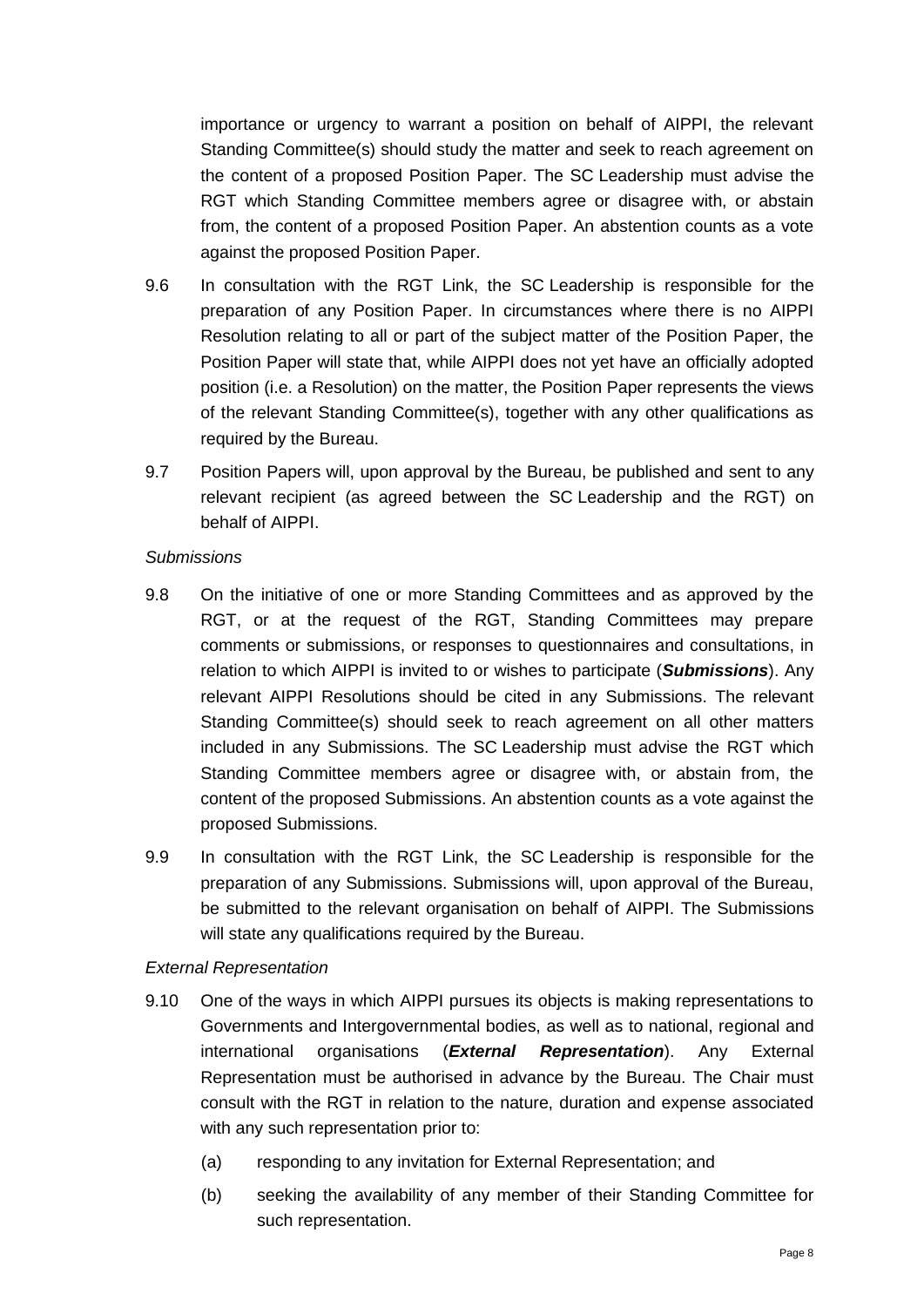- 9.11 A member of the Standing Committee engaged in External Representation should promote AIPPI and its activities in the course of such representation but must at all times follow:
	- (a) any direction by their SC Leadership or the RGT; and
	- (b) any protocol,

relating to the communicating of AIPPI views.

- 9.12 A member of a Standing Committee engaged in External Representation must follow any relevant protocol relating to External Representation including:
	- (a) seeking advance approval of all expected expenses relating to any External Representation;
	- (b) copying all communications concerning any External Representation to the RGT;
	- (c) submitting a report on the External Representation in the form set by the RGT within one month of the External Representation; and
	- (d) submitting any invoices for reimbursement of approved costs associated with such External Representation to the General Secretariat within one month of such representation.
- 9.13 Any written communication by a member of a Standing Committee on behalf of their Standing Committee or on behalf of AIPPI must be copied to the RGT Link and the General Secretariat [\(StandingCommittees@aippi.org\)](mailto:StandingCommittees@aippi.org).

## **10. Observers**

- 10.1 Any member of AIPPI may be an observer to a Standing Committee (*Observer*) or cease to be an Observer at any time. At the end of each calendar year, an Observer is automatically released from service (while retaining the option to rejoin as an Observer at any time).
- 10.2 There are no appointment criteria for an Observer. No nomination from a Group or IM Delegate is required. No approval from the Bureau is required to appoint an Observer.
- 10.3 The participation of an Observer in the work of the Standing Committee will be at the discretion of the SC Leadership. The SC Leadership must give Observers appropriate opportunities to observe and contribute to the activities of the Standing Committee, including by way of example only:
	- (a) participation in meetings; and
	- (b) participating in the preparation of Position Papers and Submissions.
- 10.4 Notwithstanding 10.3 above, an Observer has no right:
	- (a) to access the internal working documents of the Standing Committee;
	- (b) to vote in relation to the work of the Standing Committee; or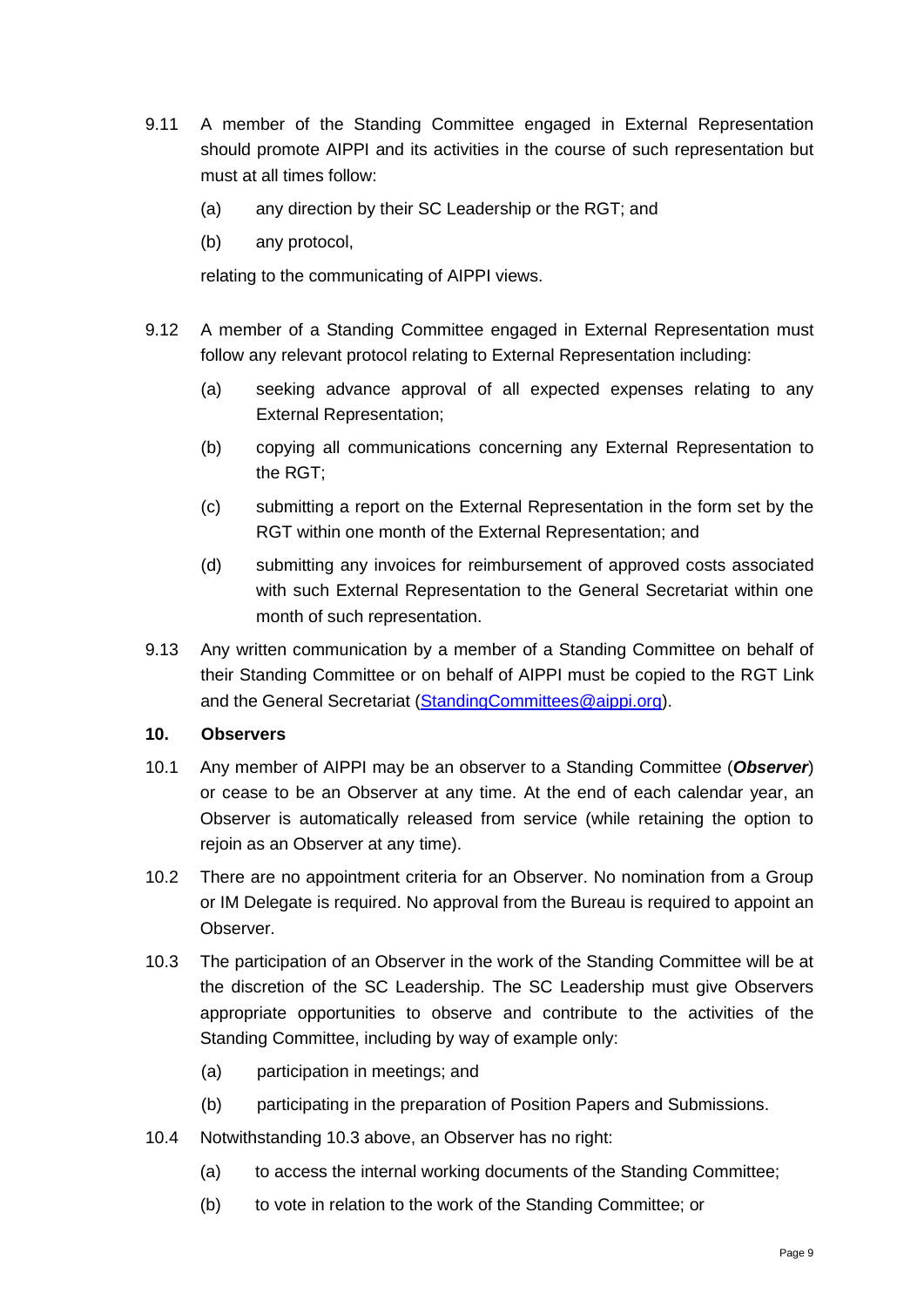- (c) to represent the Standing Committee in any External Representation.
- 10.5 Subject to 3.3 to 3.6 above, an Observer may be nominated as a voting member of a Standing Committee.

*Reporter General May 2022*